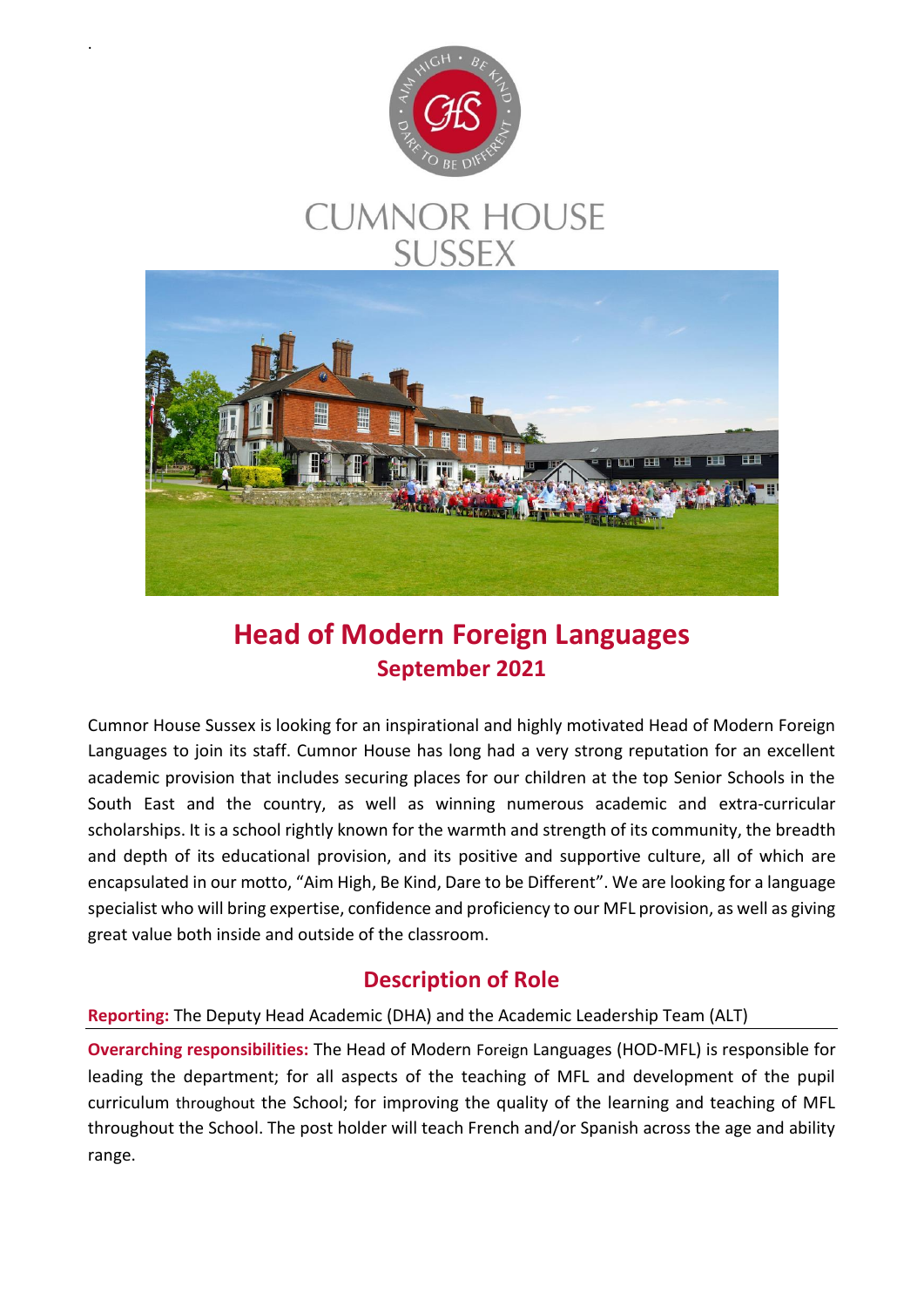#### **Principal Duties:**

The statement of duties and responsibilities covered by the latest Cumnor House Prep Teacher job description should be taken as a starting point in describing the duties of the HOD-MFL who has additional responsibilities as follows:

#### **Management:**

- Organise the department and its syllabus (from 4-13 years);
- Manage the department's staff, ensuring efficient use of time and resources;
- Provide regular guidance and advise on methods of teaching:
- Be responsible for the delegation of pupils and groups to the Language Coach;
- Assist the Head in the recruitment, appraisal and retention of MFL Staff.

#### **Administration:**

- Produce and annually update a Departmental Handbook and Development plan;
- Attend Heads of Department meetings;
- Produce and maintain a scheme of work for the teaching of MFL from Nursery to Year 8.
- Manage the administration of the department and ensure that related policies and codes of practice are up to date and that staff are suitably trained and informed;
- Keep a central record of academic results and share them promptly with the Head.

#### **Promotion of Excellence:**

- Encourage an interest in and love of languages in all children in the school;
- Keep abreast of the requirements of the National Curriculum, Common Entrance and **Scholarships**
- Make use of that knowledge to write, and regularly up-date, a scheme of work for all children in the school.
- This scheme of work should be an accessible, practical working document. It should make reference to the syllabus, assessment, use of ICT and SEN requirements, cross-curricular opportunities and presentation.
- There should be written policy guidelines on all aspects of the teaching of the subject.
- Ensure that members of the department are following the department scheme of work. This will involve advice, guidance and support as well as occasional visits to lessons taught by members of the department and reviews of written work done by children in their subject.
- Promote and encourage excellence, thereby developing confidence through improvement and success;
- Encourage and promote talented pupils;
- Foster and maintain links with external organisations to provide language and cultural opportunities;
- Develop or approve age-appropriate and curriculum-linked plans for Early Years and Pre-Prep children;
- Prepare children for Academic Scholarships, in liaison with the Deputy Head (Academic);
- Support teaching staff and assist them in their personal and professional development through the appraisal and INSET programmes;

#### **Finance:**

- Manage the MFL Department budget within agreed limits;
- Authorise the time sheet of the Language Coaches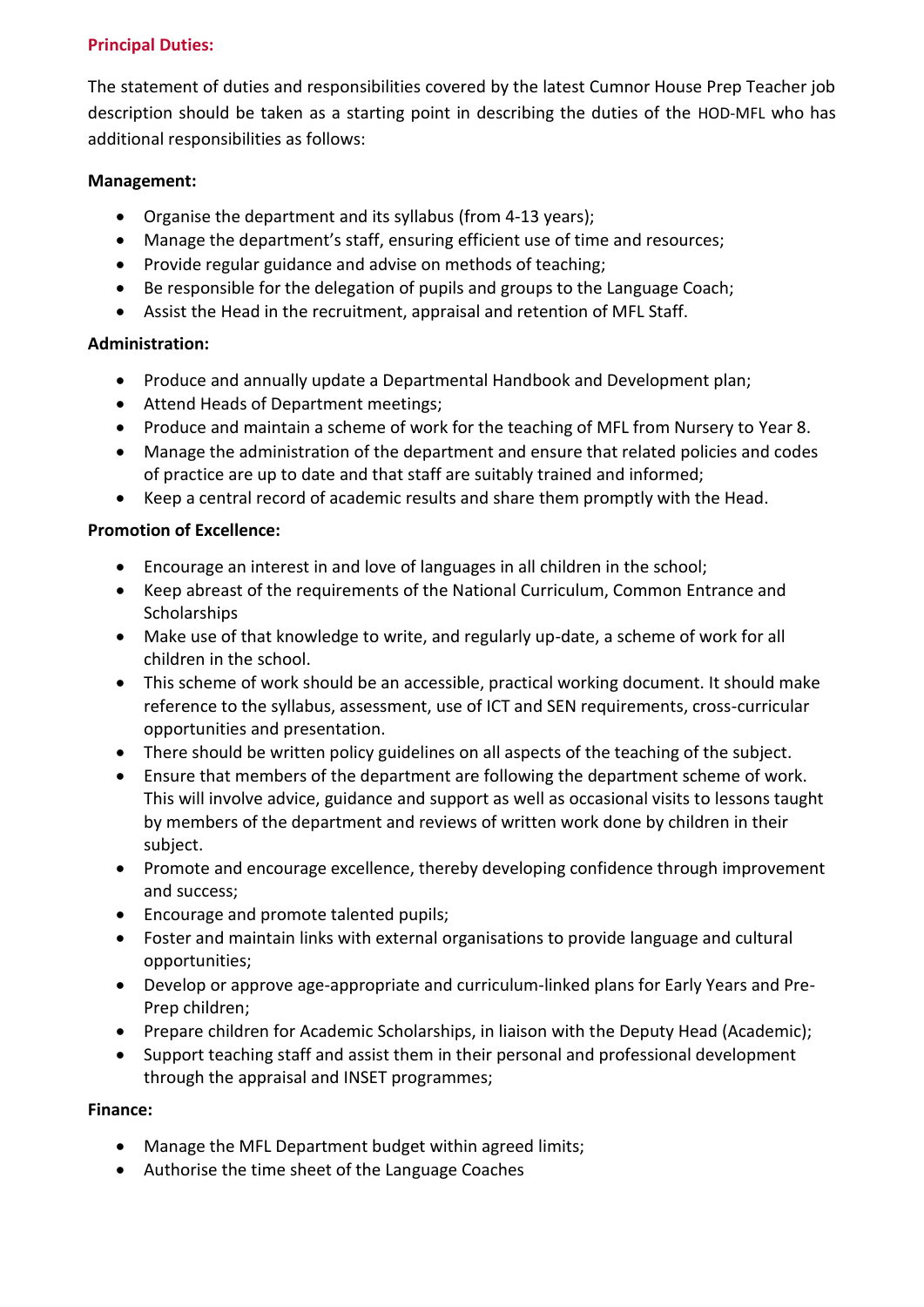#### **Health and Safety:**

 Ensure that staff have undertaken risk assessments (for example, for off-site trips) and are aware of their obligations and school polices regarding the discharge of those obligations;

#### **Training:**

- Maintain own medical and safeguarding certificates, according to School policy.
- Help to ensure all members of the department attend INSET or other Health & Safety or Safeguarding training as required by the School.

#### **Safeguarding Responsibilities include:**

- Safeguard and promote the welfare of children;
- Foster a culture of openness, safety, equality and protection;
- Provide a safe and welcoming environment where both children and adults feel secure, able to talk and believe that they are being listened to;
- Play a key role in the prevention of harm and an equal responsibility to act on any suspicion or disclosure that may indicate a child is at risk of harm;
- All staff must act in accordance with the School's Safeguarding & Child Protection Policies.

#### **Hours of work:**

The HOD-MFL is a full-time position in the Prep School. All Prep Teachers are expected to be available to work from 8am to 6pm during term time, which includes up to 3 days before and after each term, and to be available for occasional evenings (e.g. Parent Evenings) and some weekends (3 Saturday Activity mornings per term). There are also other whole-school events, such as Sports Day, which may occasionally occur at the weekend or at other times out of the normal School day. In addition, Heads of Department should expect to work beyond the school day when required.

#### **Desirable Qualities and Experience**

- A good degree in French and/or Spanish
- Qualified Teacher Status is essential
- Skill in planning and teaching inspiring lessons across age and ability ranges
- Proven ability to lead, manage and inspire staff
- Sensitivity to the needs of all pupils and an ability to adapt teaching methods
- Excellent organisational skills and the ability to delegate
- Confidence in nurturing Scholarship candidates to meet or exceed expectations of senior schools
- Willingness to share outstanding practice and support the development of staff
- Share a creative and enthusiastic approach to cross-curricular opportunities
- Clear practical vision of the future of the ML department
- Willingness to contribute to the wider Prep School curriculum and community
- Ability to communicate warmly, positively and authentically with parents about their child's progress and potential
- Maintain a positive, flexible and good-humoured approach
- Consistently exhibit high standards of conduct including punctuality, professional appearance and discretion
- Empathy with the Cumnor principles, and the ethos and aims of independent education.